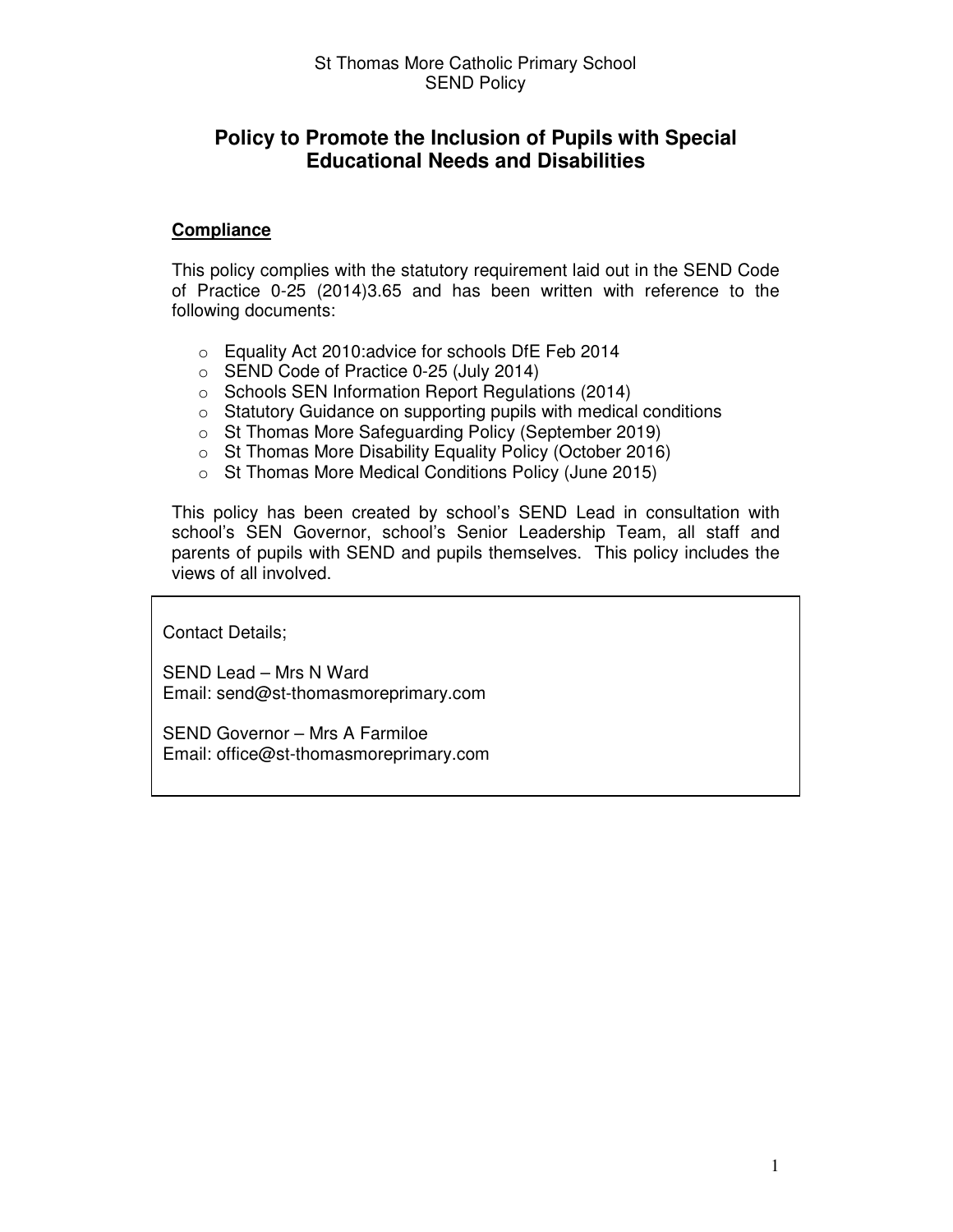St Thomas More Catholic Primary School believes that all children, including those with special educational needs, should have equal opportunity to participate in the full curriculum of the school.

*Children have special educational needs if they have a learning difficulty which calls for special educational provision to be made for them.* 

*Children have a learning difficulty if they:* 

- *a) have a significantly greater difficulty in learning than the majority of children of the same age: or*
- *b) have a disability which prevents or hinders them from making use of educational faculties of a kind generally provided for children of the same age in schools within the area of the local educational authority*

*The Special Educational Needs Code of Practice, 2014* 

# **Aims**

The school recognises the responsibility that it has in making provision for children with special educational needs.

St Thomas More Catholic Primary School aims to raise the aspirations of and expectations for all pupils with SEND. School provides a focus on outcomes for children and young people and not just hours of provision / support.

Every teacher is responsible for the teaching and learning of every child in their class, including those with SEND

St Thomas More Catholic Primary School works to:

- enable every pupil to experience success, promoting individual confidence and a positive attitude
- ensure that all pupils, whatever their special educational needs, receive appropriate educational provision
- give pupils with SEND equal opportunities to take part in all aspects of the school's provision, as far as is appropriate
- involve parents / carers in planning and supporting all stages of their child's development
- work collaboratively with parents / carers, other professionals and support services
- ensure that the responsibility held by all staff and governors for SEND is implemented and monitored
- to support pupils to make an effective transition to other schools, including secondary education and adulthood, whether this is into employment, further education or training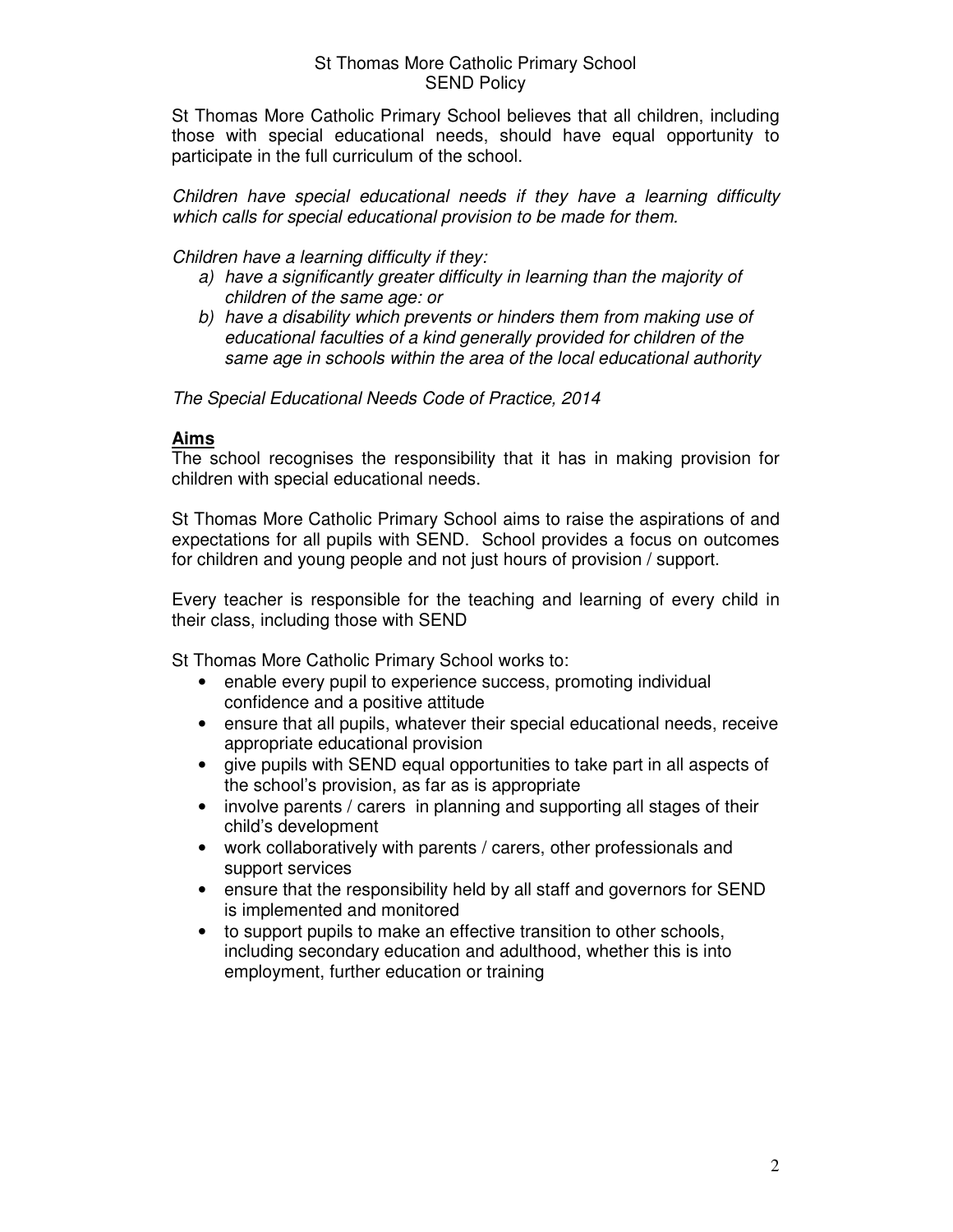# St Thomas More Catholic Primary School SEND Policy

# **Objectives**

- To identify and provide for pupils who have special educational needs and additional needs
- To work within the guidance provided in the SEND Code of Practice, 2014
- To operate a 'whole pupils, whole school approach' to the management and provision of support for special educational needs
- To provide a Special Educational Needs and Disabilities Lead who will work with the SEND Inclusion Policy
- To provide support and advice for all staff working with special educational needs
- To provide quality teaching and learning experiences which engage and support SEND pupils to make good progress
- To ensure that pupils and parents have a voice in this process

# **Identifying Special Educational Needs**

The Code of Practice suggests that pupils are only identified with SEN if adequate progress is not made once they have had access to good quality personalised teaching and available interventions and adjustments.

At St Thomas Catholic Primary School More, once concerns are raised about a child by a member of school staff, parent, or the child themselves, the teacher of that child will begin the graduated approach (assess, plan, do review) when working with the child.

The Code of Practice details the 4 broad areas of need:

- Communication and interaction
- Cognition and learning
- Social, emotional and mental health
- Sensory and/or physical needs

These four areas give an overview of the range of needs that should be planned for. The purpose of identification is to plan what action school needs to take, not fit a pupil into a category. At St Thomas More Catholic Primary School we identify the needs of pupils by considering the needs of the whole child which will include not just the special educational needs of the child or young person.

The following may impact on progress and attainment but are not classed as SEN:

- $\circ$  Disability (the Code of Practice outlines the 'reasonable adjustment' duty for all settings and schools provided under current Disability Equality legislation
- o Attendance and Punctuality
- o Health and Welfare
- o EAL
- o Being in receipt of Pupil Premium Grant
- o Being a Child in Care
- o Being a child of a Serviceman/woman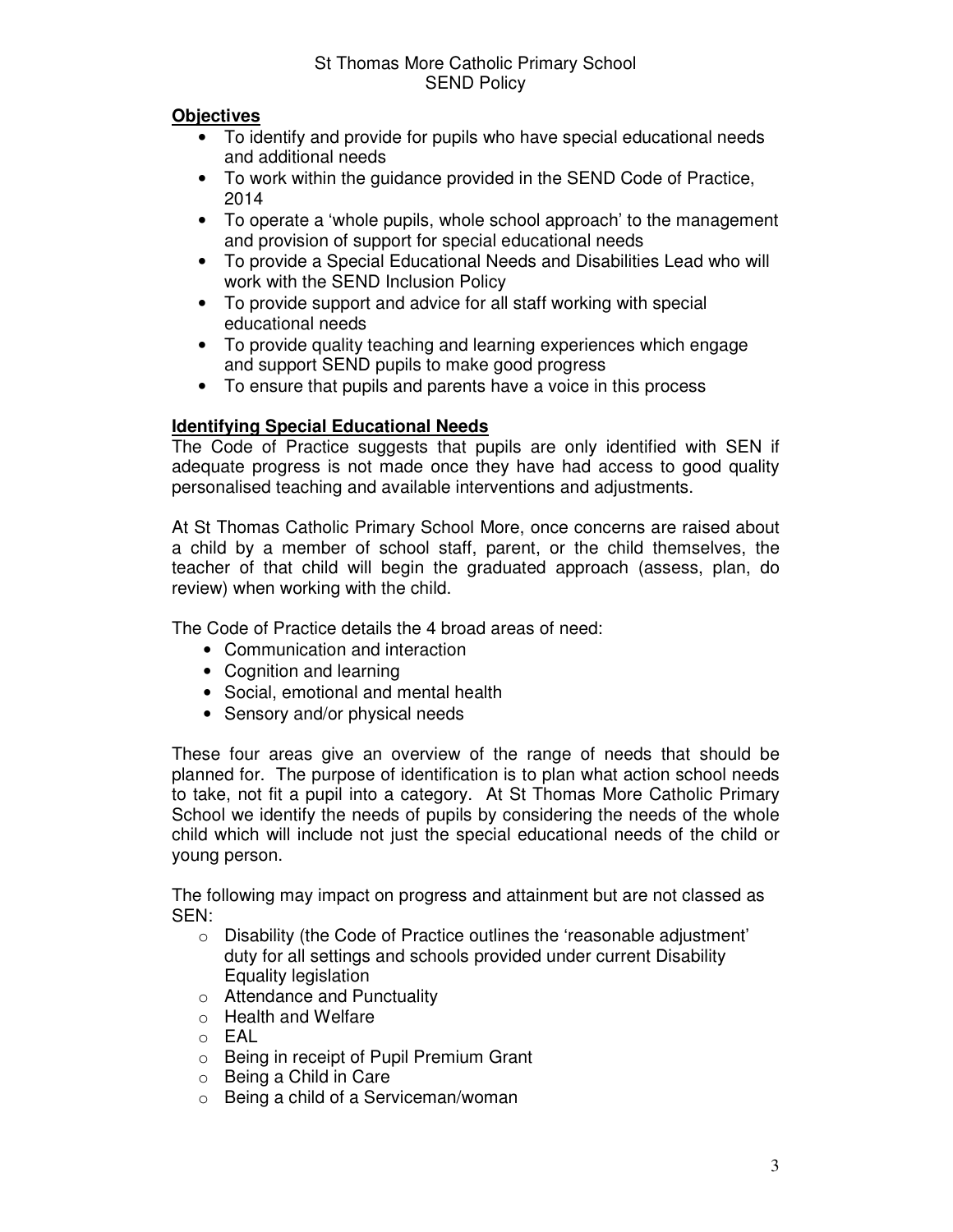# **A Graduated Approach to SEND**

- All teachers are responsible and accountable for the progress and development of pupils in their class, including where pupils access support from support staff or specialist staff
- High quality teaching, differentiated for individual pupils, is the first step in responding to pupils who may or may not have SEND
- Additional intervention and support from teaching assistants or specialist staff may be provided. However, the class teacher will closely monitor the effectiveness of this
- School regularly and carefully monitors the quality of teaching for all pupils, including those at risk of underachieving. This includes reviewing and, where necessary improving, teacher's understanding of strategies to identify and support vulnerable pupils and their knowledge of the SEND most frequently encountered
- Consideration of whether to make special educational provision involves both the teacher and SEND Lead. Information gathered from within school about the pupil's progress, alongside national data and expectations of progress. This includes high quality and accurate formative assessment by the class teacher and/or SEND Lead
- For higher levels of need school draws on more specialist assessment from external agencies and professionals
- The decision to place a child on school's SEND register follows the Assess – Plan – Do – review model and involves discussion between all those involved in working with the child, including parents, and the child themselves. A child will be placed on school's SEND register if it is decided that despite appropriate intervention, a child is not making expected progress and a special educational need has been identified as the reason for this

# **Managing Pupils Needs on the SEN Register**

- Pupil attainment and progress is an ongoing process of monitoring and tracking by the class teacher and school management systems. Termly formal Pupil Progress Meetings, held with school's SLT and class teachers, discusses pupil progress, reviews the learning needs of individual pupils and monitors intervention work
- School's SEND Lead formally meets with class teachers termly to review and set individual learning targets for pupils on school's SEN Register, Progress is monitored and intervention programmes reviewed and support for individual pupils with clear time frames planned for the next cycle of support
- School's SEND Lead works to oversee the management of pupils with SEN on a daily basis and support teachers with co-ordinating provision
- For every child on the SEN Register in class teachers will:
	- $\circ$  Keep a record of quality first teaching
	- o Keep detailed records of intervention work undertaken
	- o Consult with parents/pupils regarding progress, attainment and effectiveness of provision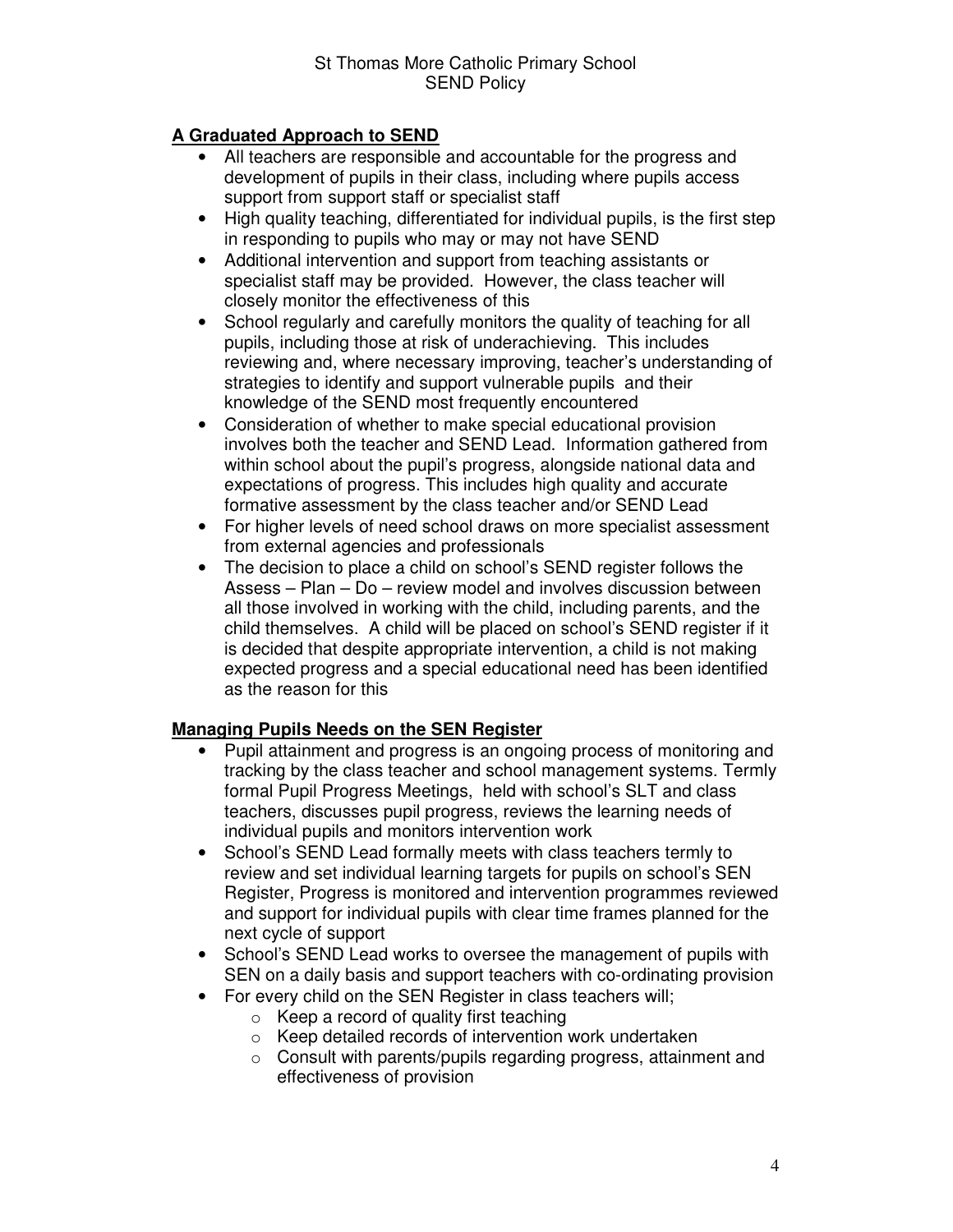#### St Thomas More Catholic Primary School SEND Policy

- Advice and specialist support from outside agencies will be sought when considered appropriate to support school to fully meet the needs of the child. This might involve the Educational Psychology Service, Child Health, Speech & Language Therapy or Visually Impaired Service. Parental permission will be sought for referral to these agencies.
- School will refer to the Local Authority for advice, following set procedures, if school and agency advice identifies that additional funding and support is needed to provide for a high level of SEN need.

# **Criteria for Exiting the SEN Register**

School monitors progress and attainment of all pupils. When barriers to learning are overcome, the child may no longer need to receive additional SEN provision and will exit the Special Needs Register. Progress will continue to be monitored closely, as it is with all pupils in school. Parents will be informed.

# **Supporting Pupils and Families**

Peterborough City Council's Local Offer detailing provision for pupils identified with SEND can be accessed on www.peterboroughcitycouncil.co.uk

St Thomas More's SEND Information Report (compliance to the local offer) can be accessed on the school's website www.st-thomasmore.peterborough.sch.uk

The Local Authority designated Parent Partnership Officer, Mrs M Deeley, can be contacted by telephone; 01733 863979

Measures are taken to ensure that SEND pupils are able to access exams and other assessments where appropriate. This is managed by class teachers and school's SEND Lead

The transition of pupils from class to class, across key stages, to other schools, including Secondary School is carefully managed by teaching staff, SEND Lead, school's Safe Guarding and Family Engagement Officer.

#### **Supporting Pupils at School with Medical Conditions**

- School recognises that pupils at school with medical conditions should be properly supported so that they can have full access to education, including school trips and physical education. Some children with medical conditions may be disabled. Where this is the case, school will comply with its duties under the Equality Act 2010
- Some may also have special educational needs (SEN) and may have an Education, Health and Care Plan (EHC), which brings together health and social care needs , as well as their educational provision and the SEND Code of Practice (2014) is followed
- Pupils with medical conditions may be supported through Health Care Plans, co-ordinated by the School Nursing Service. Full details can be found in the school's Medical Conditions Policy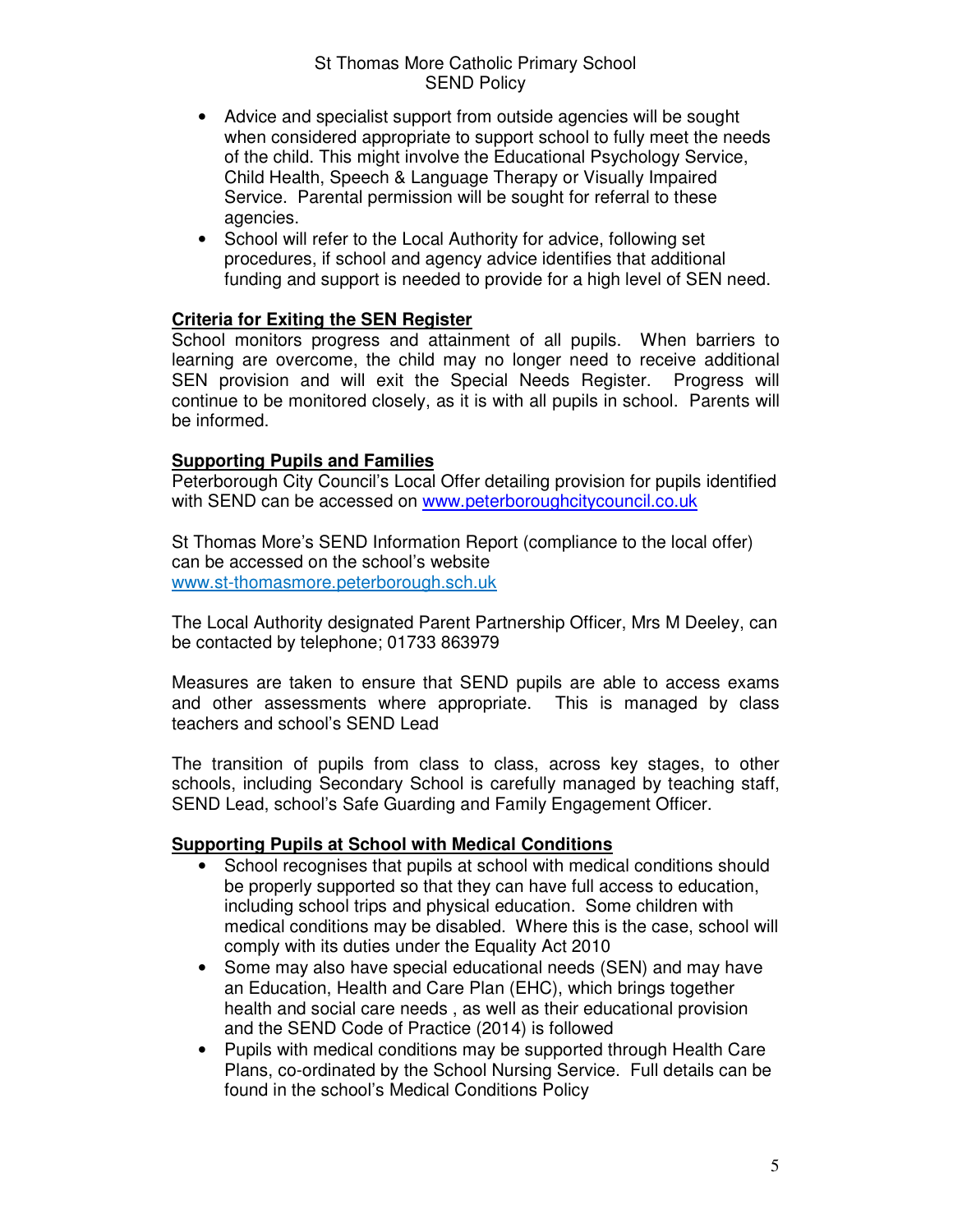# **Monitoring and Evaluation of SEND**

Senior Leaders and Governors regularly and carefully monitor and evaluate the quality of provision offered to all pupils through lesson observations, learning walks, book scrutiny, pupil voice, parents/pupil questionnaires and discussions. These arrangements promote an active process of continual reflection, review and development of provision for all pupils.

Provision for SEND pupils is continually monitored, evaluated and reviewed by school's SEND Lead, Governors and Headteacher in liaison with class teachers.

#### **Training and Resources**

- The SEND budget is allocated according to the Local Authorities' funding formula and supplemented from school's budget according to individual need.
- The SEND budget is allocated by the degree of need/level of support required at the targeted, targeted specialist and specialist level within the 4 broad categories;
	- o Communication and interaction
	- o Cognition and learning
	- o Social, emotional and mental health
	- o Sensory and/or physical needs
- In order to maintain and develop the quality of teaching and provision to respond to the strengths and needs of all pupils, all staff are encouraged to undergo training and development
- All teachers and support staff undertake induction on taking up post. This includes a meeting with the SEND Lead to explain systems and structures in place around school's SEND provision and practice and to discuss the needs of individual pupils
- School's SEND Lead regularly attends LA SEND network meetings to keep up to date with local and national updates in SEND

#### **Roles and Responsibilities**

SEND Lead – Mrs N Ward SEND Governor – Mrs A Farmiloe

Designated Teacher with specific Safeguarding Responsibility – Mrs A McElhinney Head Teacher / Mrs B Dickson Deputy Head Teacher / Safeguarding and Family Engagement Officer/Mrs L Harvey.

Staff member responsible for managing PPG Funding – Mrs B Dickson Deputy Head